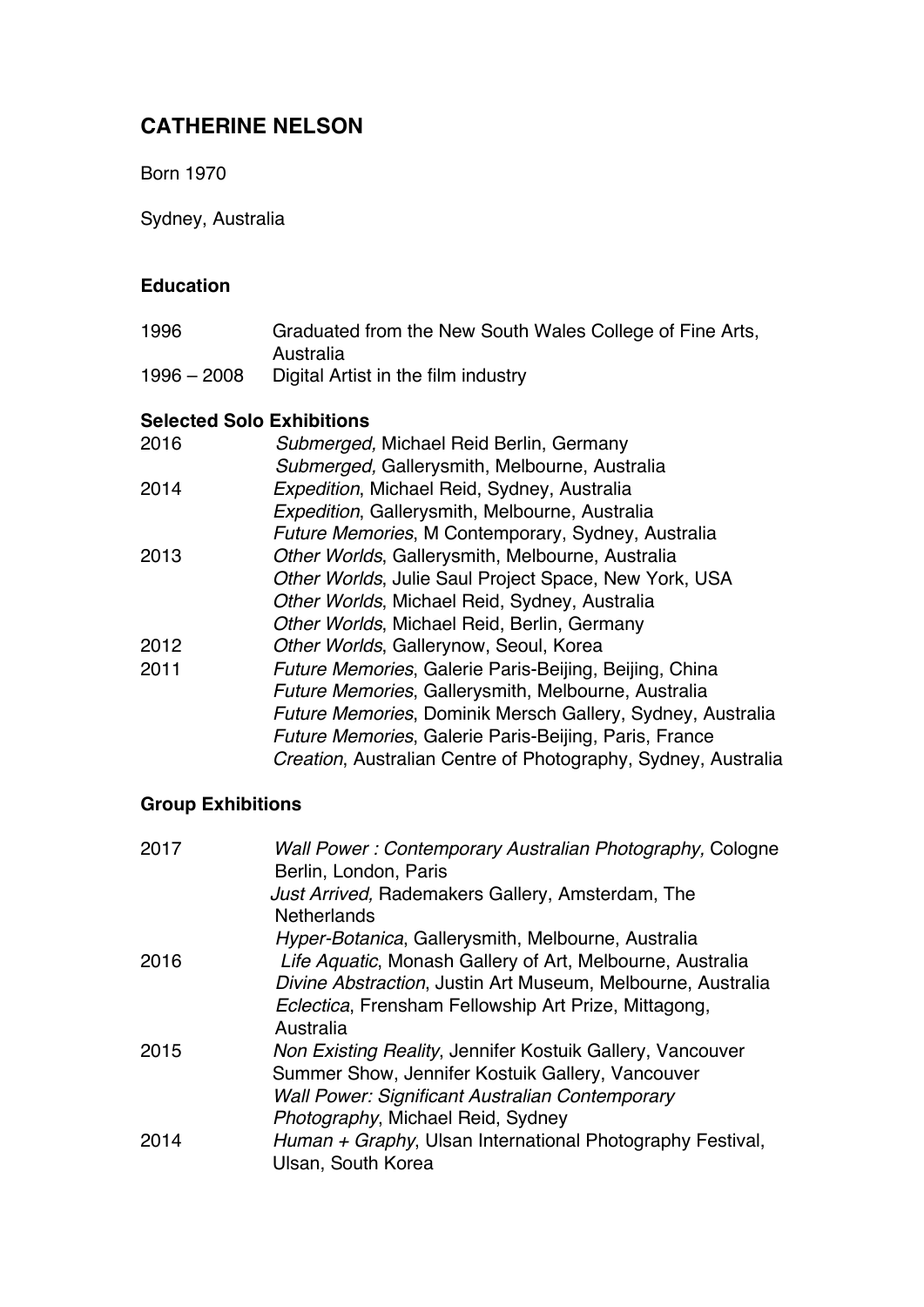|      | From the Colonial to the Personal, Michael Reid @ Peter                                               |
|------|-------------------------------------------------------------------------------------------------------|
|      | <b>Walker Gallery, Adelaide</b>                                                                       |
|      | From the Colonial o the Personal, Michael Reid @ Christ                                               |
|      | Church Grammar, Perth                                                                                 |
|      | Mandorla Prize, Finalist Exhibition, Perth                                                            |
|      | Pulse, Miami                                                                                          |
|      | AIPAD, New York                                                                                       |
|      | Photo LA                                                                                              |
|      | <b>Art Toronto</b>                                                                                    |
| 2013 | Palm Springs Art Fair                                                                                 |
|      | Moreton Bay Art Awards, Moreton Bay, Queensland<br>Realiteit, Capture Photography Festival, Vancouver |
|      | The Poetry of Earth is Never Dead, Gallerysmith, Melbourne                                            |
|      | Australian Landscape: Present in the Now, Michael Reid,                                               |
|      | Berlin,                                                                                               |
|      | Digital Generation, Galerie Paris-Beijing, Brussels, Belgium                                          |
|      | Preview, Gallerysmith, Melbourne                                                                      |
|      | <b>Art Toronto</b>                                                                                    |
|      | Korean International Art Fair                                                                         |
|      | Art Stage Singapore                                                                                   |
|      | Photo LA                                                                                              |
| 2012 | Heysen Prize for Interpretation of Place, Hahndorf Academy,                                           |
|      | South Australia                                                                                       |
|      | Murr-ma, Michael Reid, Berlin, Germany                                                                |
|      | Terra Cognita, Photography Festival, Groningen, Holland                                               |
|      | Space Oddity, S Cube Gallery, Laguna Beach, CA, USA                                                   |
|      | Legends, La Trobe Regional Gallery, Victoria                                                          |
|      | Digital Darkroom Slideshow event, The Annenberg Space for                                             |
|      | Photography, LA, USA                                                                                  |
|      | South of the Border, Queensland Centre of Photography,                                                |
|      | <b>Brisbane</b>                                                                                       |
|      | Out of the Darkness, Gallerysmith, Melbourne                                                          |
|      | Flipside: Australian Photography Project A7, Sarah Lee                                                |
|      | Artworks ad Projects, Los Angeles                                                                     |
|      | Miami Context                                                                                         |
|      | KIAF, Korean International Art Fair 2012 Melbourne Art Fair                                           |
|      | FotoFever, Brussels<br>Photo LA                                                                       |
|      | Art Stage Singapore                                                                                   |
| 2011 | Royal Bank of Scotland Emergind Artist Award Exhibition,                                              |
|      | Sydney                                                                                                |
|      | Bowness Photography Prize Finalist Exhibition, Melbourne                                              |
|      | New Worlds, Hanmi Photography Museum, Seoul, Korea                                                    |
|      | Hyper Realistic, Dominik Mersch Gallery, Sydney                                                       |
|      | Magic Spaces, Today Art Museum, Beijing, China                                                        |
|      | Plus One, Dominik Mersch Gallery, Sydney                                                              |
|      | Art Paris 2011                                                                                        |
|      | <b>Auckland Art Fair, New Zealand</b>                                                                 |